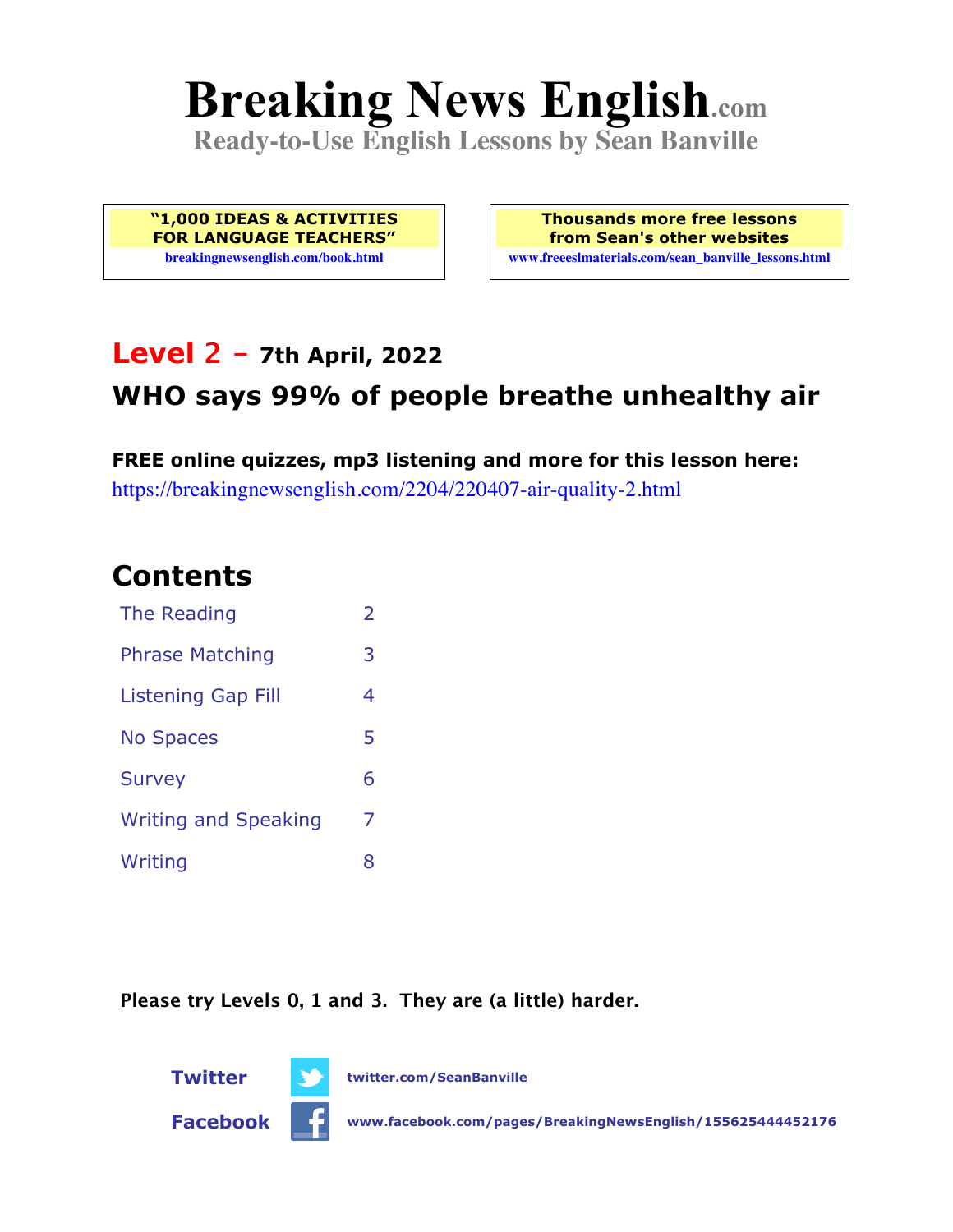# **THE READING**

From https://breakingnewsenglish.com/2204/220407-air-quality-2.html

 The WHO has announced a shocking finding about the air we breathe. It said almost everyone on Earth breathes unhealthy air. The WHO's air quality update said that 99 per cent of the world's population breathes air that breaks air quality limits. Researchers looked at data from over 6,000 cities in 117 countries. People living in poorer countries breathe the unhealthiest air. Millions of people die in these countries from pollution-related diseases. The WHO said: "After surviving a pandemic, it is unacceptable to still have 7 million preventable deaths...due to air pollution."

 The WHO stressed the need to move away from fossil fuels. It asked governments to do more to cut air pollution. It wants the world to quickly change to cleaner and healthier energy. It added that high gas prices, energy security, air pollution, and climate change mean the world must use fossil fuels less. The WHO report has many recommendations for change. One of these is the use of clean energy for cooking, heating and lighting. Another is to "build safe and affordable public transport systems and pedestrian- and cycle-friendly networks".

Sources: https://www.**who.int**/news/item/04-04-2022-billions-of-people-still-breathe-unhealthy-air-newwho-data https://**abcnews.go.com**/Health/wireStory/99-worlds-population-breathes-poor-quality-air-83860782 https://www.**ft.com**/content/eb93b458-0bb2-4e93-ae5a-4da42e7bfe8d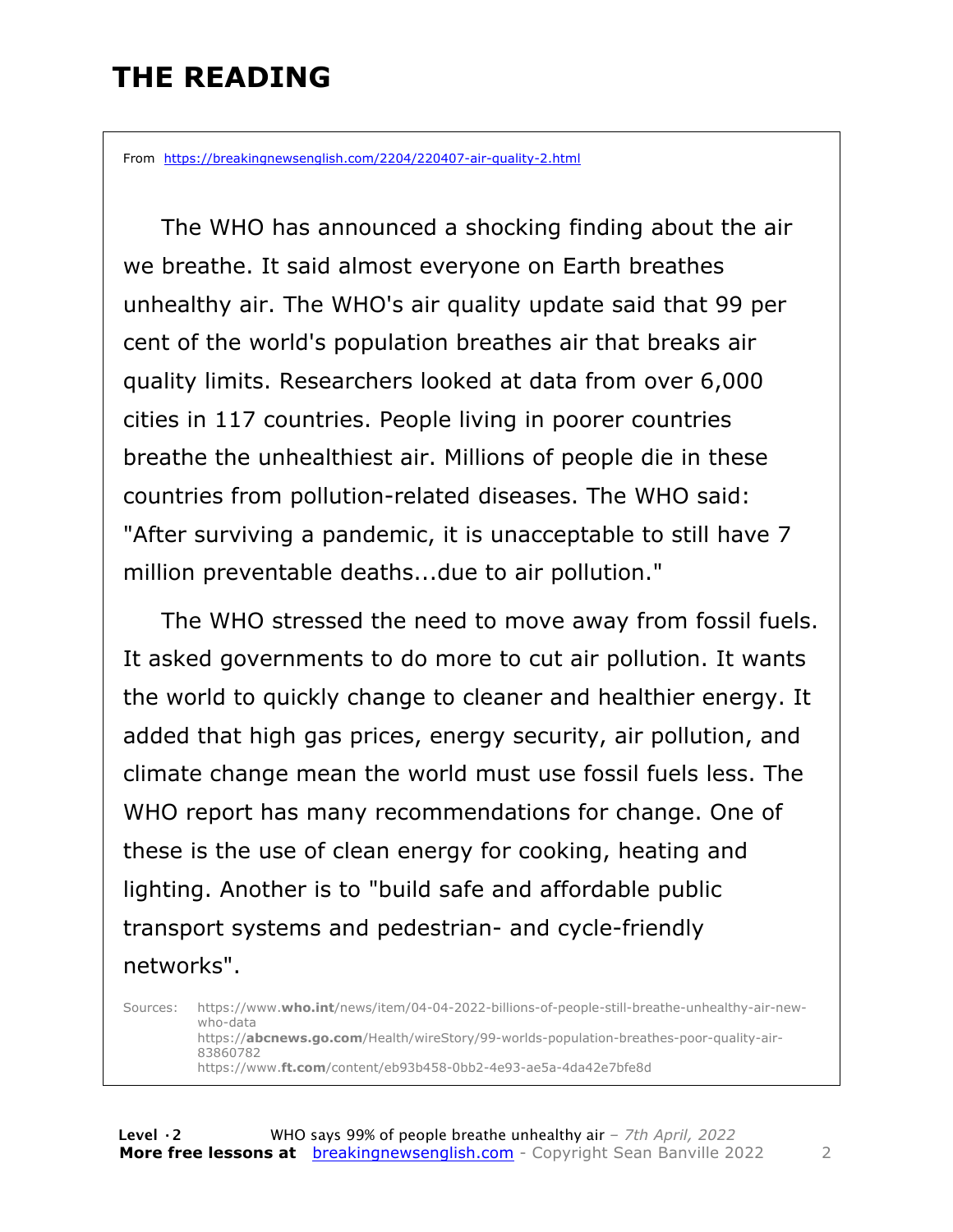# **PHRASE MATCHING**

From https://breakingnewsenglish.com/2204/220407-air-quality-2.html

#### **PARAGRAPH ONE:**

- 1. almost everyone on Earth breathes
- 2. 99 per cent of the world's
- 3. air that breaks air quality
- 4. data from over 6,000 cities
- 5. Millions of people die in these
- 6. surviving a
- 7. unacceptable to still have 7 million
- 8. due to air

#### **PARAGRAPH TWO:**

- a. countries
- b. limits
- c. pollution
- d. unhealthy air
- e. preventable deaths
- f. in 117 countries
- g. pandemic
- h. population
- 1. the need to move away from fossil 2. do more to cut air 3. high gas 4. many recommendations 5. the use of clean energy 6. heating and 7. affordable public 8. pedestrian- and cyclea. for change b. transport systems c. pollution d. friendly networks e. prices f. for cooking g. lighting h. fuels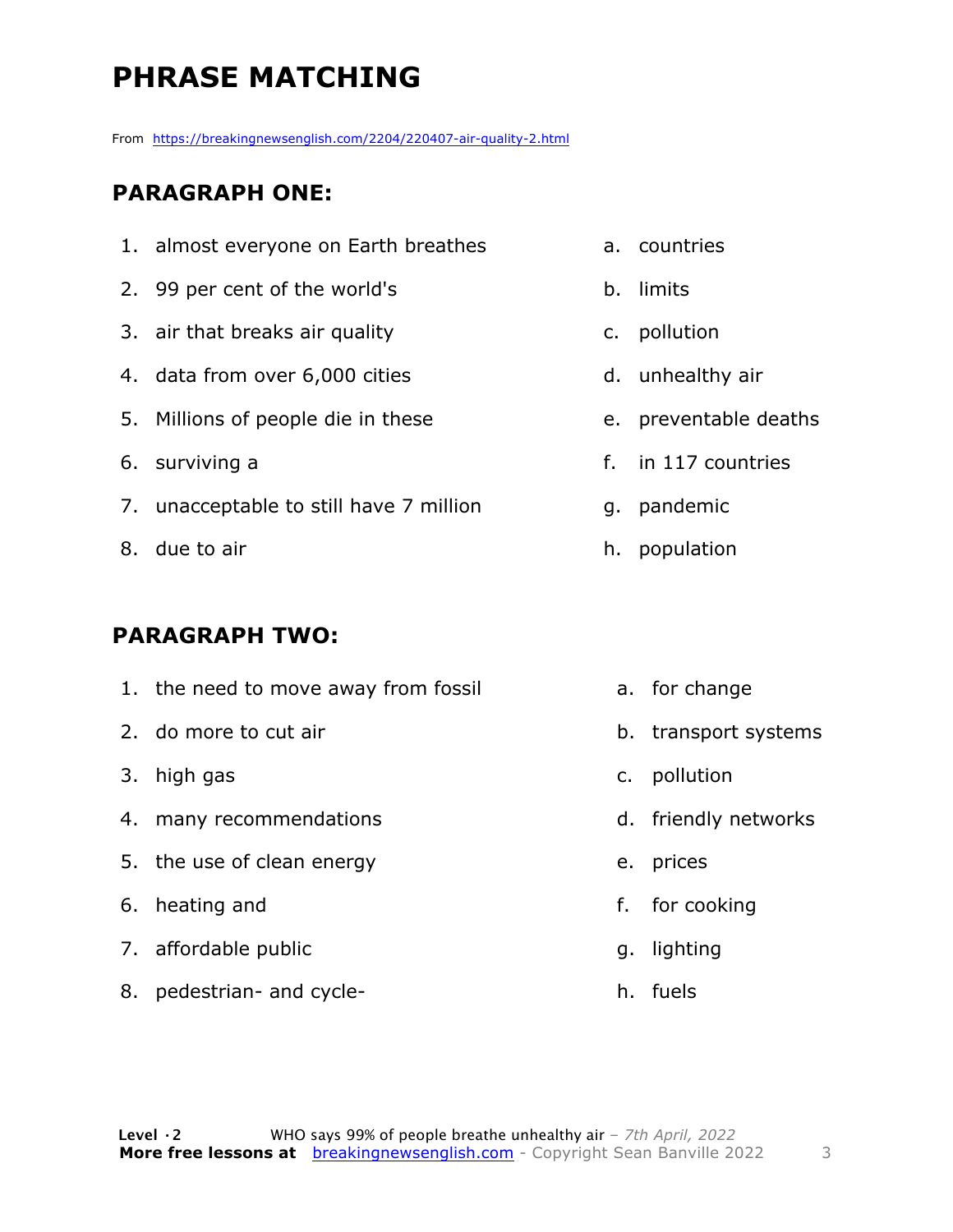# **LISTEN AND FILL IN THE GAPS**

From https://breakingnewsenglish.com/2204/220407-air-quality-2.html

The WHO has announced  $(1)$  about the air we breathe. It said almost everyone on Earth breathes unhealthy air. The WHO's (2) \_\_\_\_\_\_\_\_\_\_\_\_\_\_\_\_\_\_\_\_\_\_\_\_\_\_\_\_\_\_\_\_\_\_ said that 99 per cent of the world's population breathes (3) \_\_\_\_\_\_\_\_\_\_\_\_\_\_\_\_\_\_\_\_\_\_\_ air quality limits. Researchers looked at data from over 6,000 cities in 117 countries. People (4) \_\_\_\_\_\_\_\_\_\_\_\_\_\_\_\_\_\_\_\_\_\_\_\_\_\_\_ countries breathe the unhealthiest air. Millions of people die in these countries from (5) \_\_\_\_\_\_\_\_\_\_\_\_\_\_\_\_\_\_\_. The WHO said: "After surviving a pandemic, it is unacceptable to still have 7 million preventable deaths... (6) \_\_\_\_\_\_\_\_\_\_\_\_\_\_\_\_\_\_\_ pollution."

The WHO (7) \_\_\_\_\_\_\_\_\_\_\_\_\_\_\_\_\_\_\_ to move away from fossil fuels. It asked governments to do (8) \_\_\_\_\_\_\_\_\_\_\_\_\_\_\_\_\_\_\_\_\_\_\_ air pollution. It wants the world to quickly change to cleaner and healthier energy. It added that (9) \_\_\_\_\_\_\_\_\_\_\_\_\_\_\_\_\_\_\_\_\_\_\_\_, energy security, air pollution, and climate change mean the world must use (10) \_\_\_\_\_\_\_\_\_\_\_\_\_\_\_\_\_\_\_. The WHO report has many recommendations for change. One of these is (11) \_\_\_\_\_\_\_\_\_\_\_\_\_\_\_\_\_\_\_\_\_\_\_\_\_ clean energy for cooking, heating and lighting. Another is to "build safe and affordable public transport systems and pedestrian- (12) \_\_\_\_\_\_\_\_\_\_\_\_\_\_\_\_\_\_\_\_\_\_\_\_\_\_\_ networks".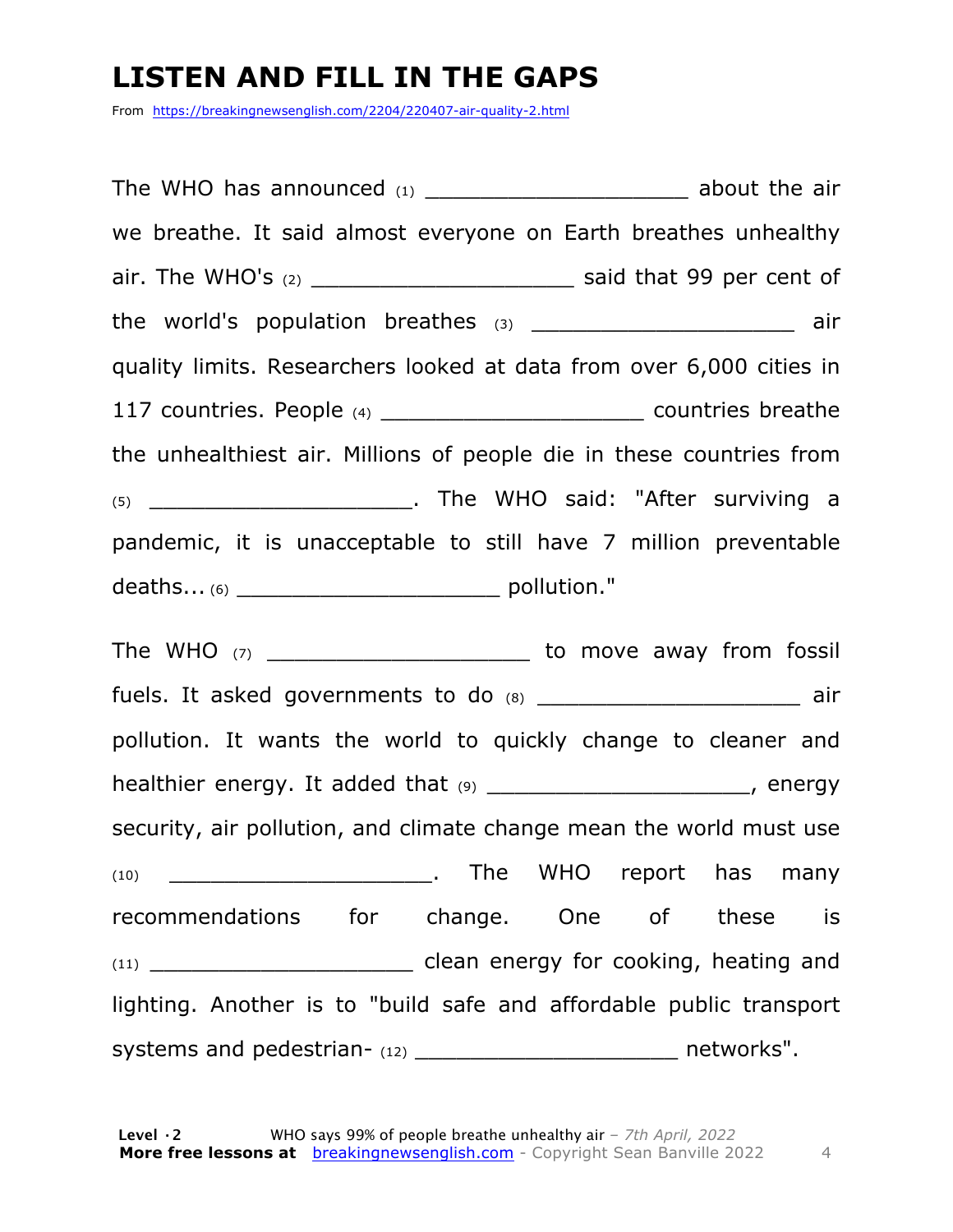# **PUT A SLASH ( / )WHERE THE SPACES ARE**

From https://breakingnewsenglish.com/2204/220407-air-quality-2.html

TheWHOhasannouncedashockingfindingabouttheairwebreathe.Itsa idalmosteveryoneonEarthbreathesunhealthyair.TheWHO'sairqualit yupdatesaidthat99percentoftheworld'spopulationbreathesairthatbr eaksairqualitylimits.Researcherslookedatdatafromover6,000citiesi n117countries.Peoplelivinginpoorercountriesbreathetheunhealthie stair.Millionsofpeopledieinthesecountriesfrompollution-relateddi seases.TheWHOsaid:"Aftersurvivingapandemic,itisunacceptableto stillhave7millionpreventabledeaths...duetoairpollution."TheWHOst ressedtheneedtomoveawayfromfossilfuels.Itaskedgovernmentstod omoretocutairpollution.Itwantstheworldtoquicklychangetocleanera ndhealthierenergy.Itaddedthathighgasprices,energysecurity,airpol lution,andclimatechangemeantheworldmustusefossilfuelsless.The WHOreporthasmanyrecommendationsforchange.Oneoftheseistheu seofcleanenergyforcooking,heatingandlighting.Anotheristo"buildsa feandaffordablepublictransportsystemsandpedestrian-andcyclefriendlynetworks".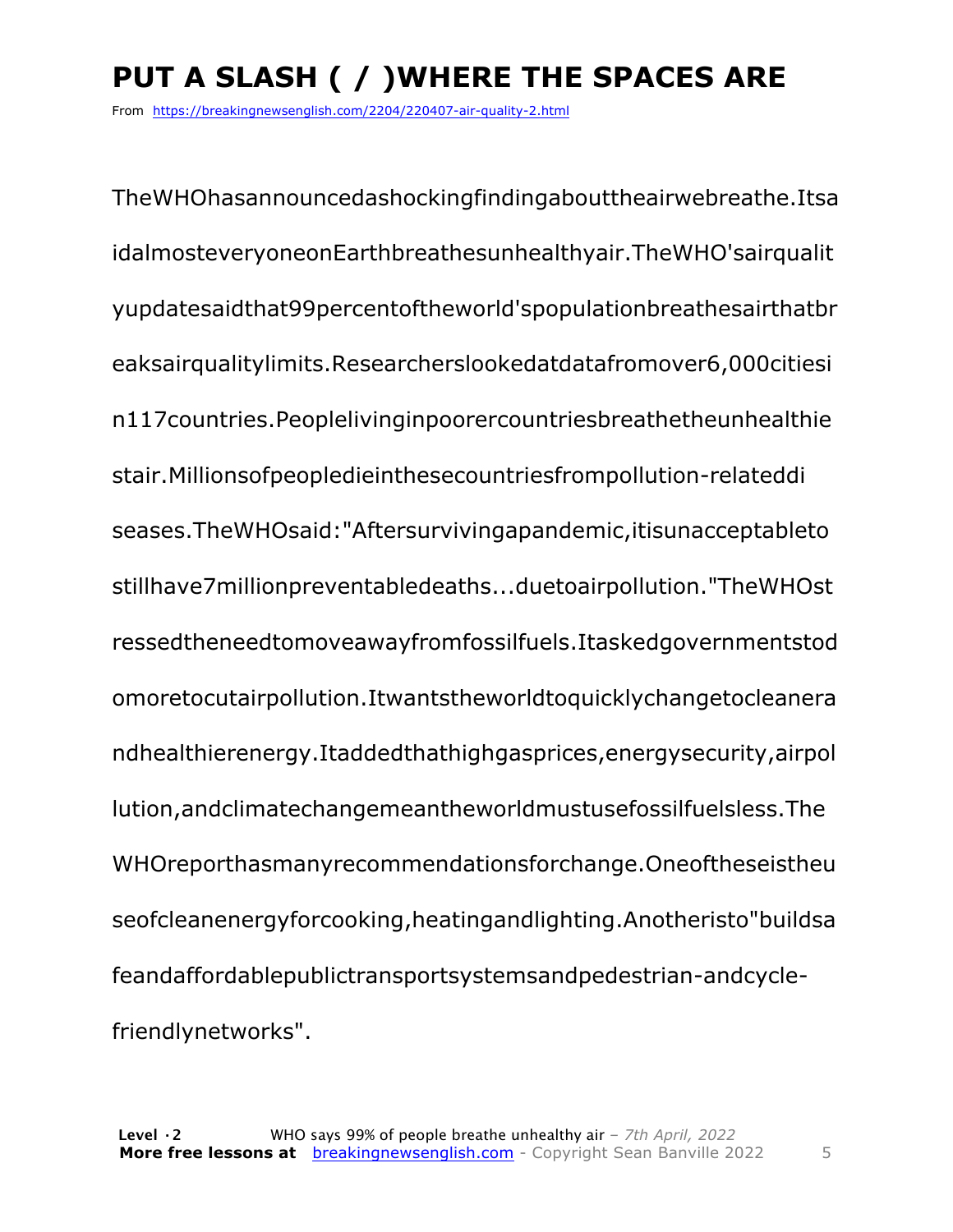# **AIR QUALITY SURVEY**

From https://breakingnewsenglish.com/2204/220407-air-quality-2.html

Write five GOOD questions about air quality in the table. Do this in pairs. Each student must write the questions on his / her own paper.

When you have finished, interview other students. Write down their answers.

|      | STUDENT 1 | STUDENT 2 | STUDENT 3 |
|------|-----------|-----------|-----------|
| Q.1. |           |           |           |
| Q.2. |           |           |           |
| Q.3. |           |           |           |
| Q.4. |           |           |           |
| Q.5. |           |           |           |

- Now return to your original partner and share and talk about what you found out. Change partners often.
- Make mini-presentations to other groups on your findings.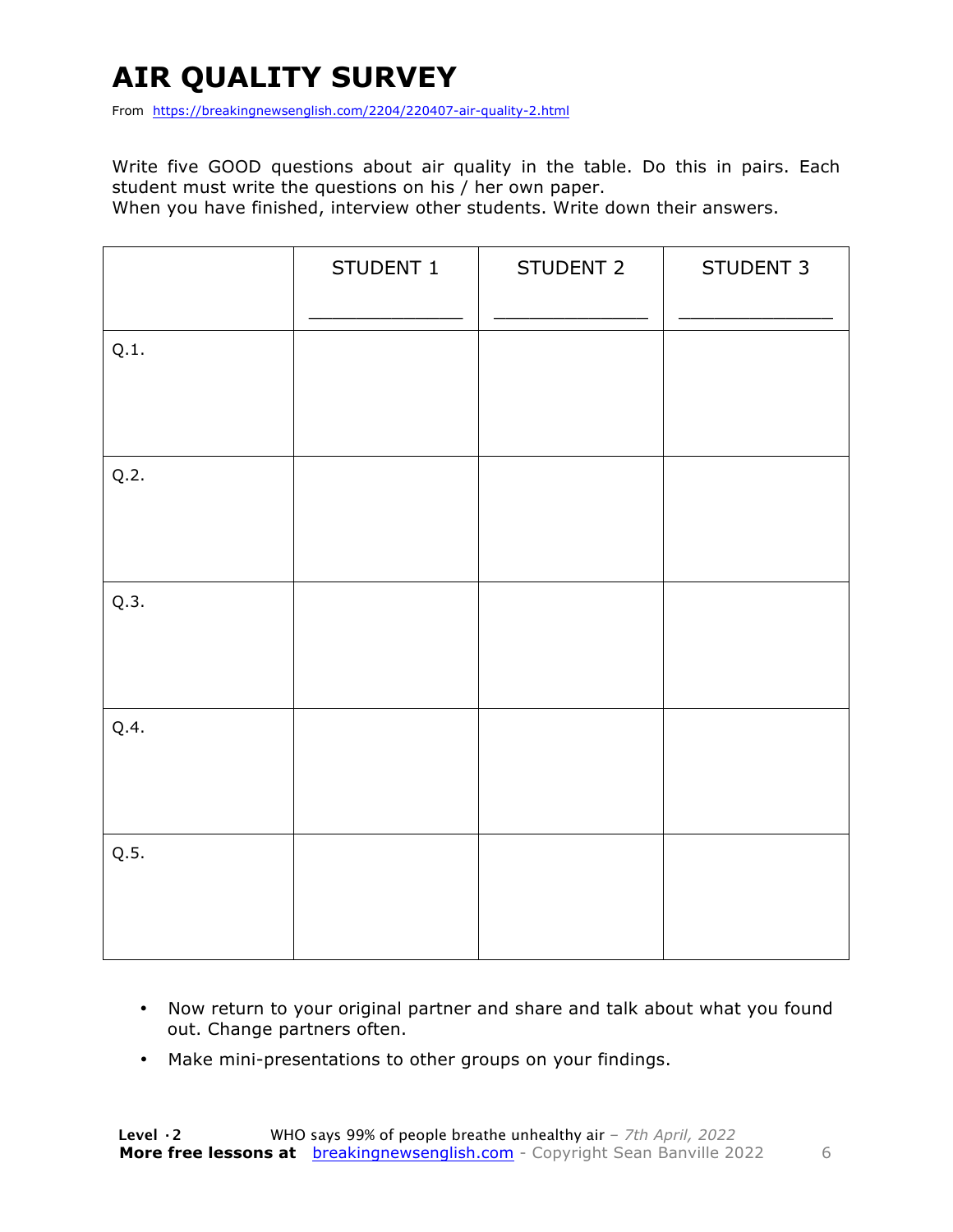# **WRITE QUESTIONS & ASK YOUR PARTNER(S)**

Student A: Do not show these to your speaking partner(s).

| a) |  |  |
|----|--|--|
| b) |  |  |
| c) |  |  |
| d) |  |  |
| e) |  |  |
| f) |  |  |

*WHO says 99% of people breathe unhealthy air – 7th April, 2022* More free lessons at breakingnewsenglish.com

# **WRITE QUESTIONS & ASK YOUR PARTNER(S)**

-----------------------------------------------------------------------------

Student B: Do not show these to your speaking partner(s).

| a) |  |  |
|----|--|--|
| b) |  |  |
| c) |  |  |
| d) |  |  |
| e) |  |  |
| f) |  |  |
|    |  |  |